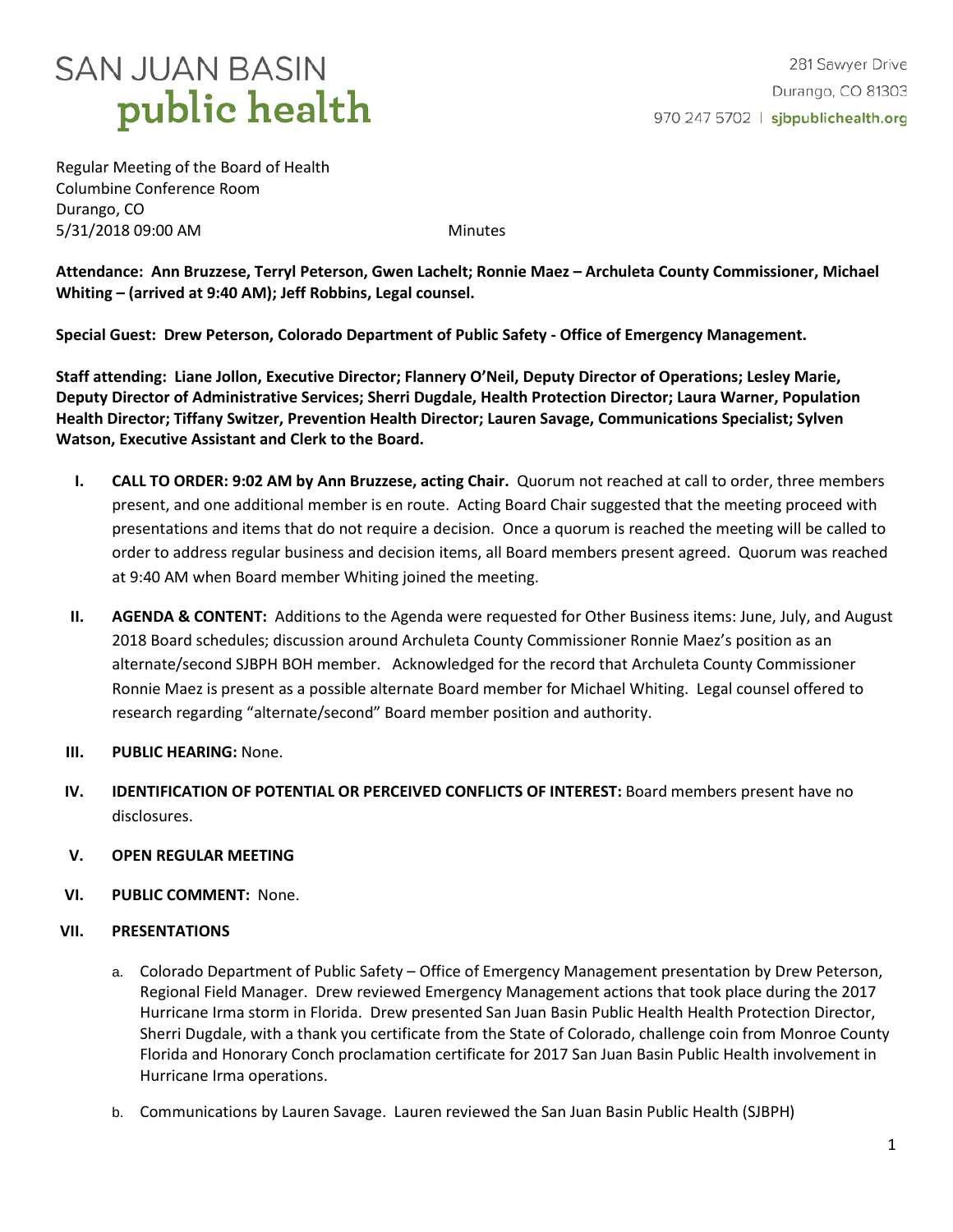# **SAN JUAN BASIN** public health

Communications program and how it benefits the public and SJBPH.

**VIII. Approval of Agenda & Content: Quorum reached when Michael Whiting arrived.** Terryl Peterson moved to approve Agenda with the additional items and revised Agenda order, Gwen Lachelt seconded, motion passed.

## **IX. CONSENT ITEMS**

- a. Approval of Minutes from April 26, 2018: Ann will abstain from this item due to not attending the April meeting.
- b. Approval of Contract for Retail Food Establishment (RFE) Program
- c. San Juan Basin Public Health Immunization program contract
- d. Office of Behavioral Health (OBH) Substance Abuse Block Grant renewal
- e. Statement of Work for Waste Tire Program
- f. Office of Planning, Partnerships and Improvement (OPPI) Contract Task Order Amendment #1

Michael Whiting moved to approve Consent Items as a block, Gwen Lachelt seconded, motion passed.

### **X. ITEMS TO BE CONSIDERED FOR DECISION**

- a. April 2018 financial reports by Finance Committee Terryl Peterson reviewed the reports, and commented that the committee found nothing of note. Terryl moved to accept the reports from the Finance Committee, Gwen Lachelt seconded, motion passed, reports are accepted.
- b. Revised and updated Financial Policies by Lesley Marie. Terryl Peterson reviewed the policies for the Board and reported the Finance Committee had opportunity to review edits in depth. Board member commented the policies are well crafted. Michael Whiting moved to approve the revised and updated financial policies as presented in the board packet, Gwen Lachelt seconded, motion passed, policies are approved.
- c. Reversal of Retail Food Establishment (RFE) Civil Penalties by Sherri Dugdale. Staff reviewed the proposed reversals for the Board. Board member questioned legal counsel about statute requirements that penalties should come before the Board. Board member was reminded that this discussion took place at last month's Board meeting. The Board encouraged further discussion about delegating this action, and suggested future consideration to draft a policy delegating this action to the ED provided the ED report such activities to the Board at the next regular meeting. Terryl Peterson moved to approve reversal of the RFE Civil Penalties as listed in the Board packet, Michael Whiting seconded, motion passed.
- d. Options for Long Term Care (SEP) Single Entry Point Program funding renewal by Laura Warner. Staff reviewed the SEP contract renewal for the Board. There is a slight funding increase for the next fiscal year. The Board discussed program expenses versus revenue. Terryl Peterson moved to approve the funding renewal, Gwen Lachelt seconded, motion passed.
- e. Nurse-Family Partnership (NFP) continuation application by Tiffany Switzer. Staff reviewed the funding renewal for the Board. The Board requested the record show the amount has increased to \$530,000. Board member commented that this is an extremely valuable program for Archuleta County. Gwen Lachelt moved to approve the funding renewal for \$530,000, Terryl Peterson seconded, motion passed.
- f. State Tobacco Education and Prevention Program (STEPP) contract renewal by Laura Warner. Staff reviewed the contract for the Board noting that this is a re-set of a three year grant. Terryl Peterson moved to approve the contract, Gwen Lachelt seconded, motion passed.
- g. Communities That Care (CTC) contract renewal by Laura Warner. Staff reviewed the contract for the Board